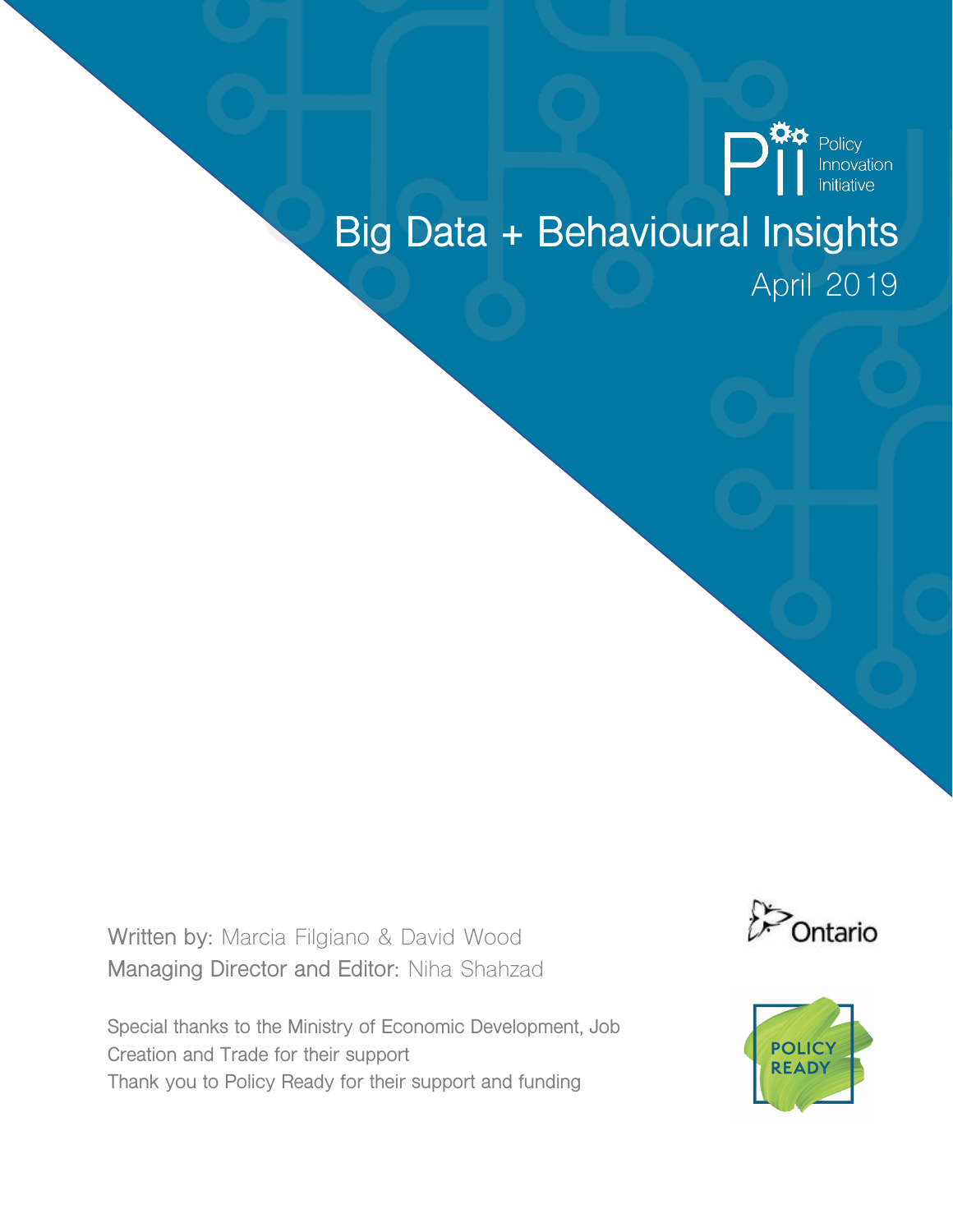# **BIG DATA & BEHAVIOURAL INSIGHTS Using Big Data to Inform Policy**

Exploring international case studies using Big Data & Behavioural Insights to inform policy decisions regarding:





Community Safety



#### **Abstract**

Big Data has become a powerful new tool for government: it helps inform effective policy-making based on individual preferences and behavioural evidence. Trends from comprehensive datasets may be used to gain behavioural insights on citizen behaviour and create more accurate predictions about urban challenges and opportunities. Prevalent issues exist regarding data collection and privacy concerns: this issue has been amplified through the advent of social media, notably the recent Facebook and Cambridge Analytica incident. Due to this, the preparedness of businesses and policy-makers must be considered going forward. The following report outlines three global case studies that have used Big Data and Behavioural Insights to inform diverse policy areas, including urban planning, public safety, and healthcare.

### Reducing Traffic Congestion in Boston, MA



Problem: In the last century, the supply of infrastructure has lagged behind the growth of mobility, making congestion a critical urban policy challenge.

Methodology: Crowdsourced traffic data has been used in a partnership with the City of Boston and Waze to improve urban planning and institute regulatory changes to optimize traffic flow and emergency service delivery.

Results: 18% month-over-month reduction in congestion at key intersections in Boston. Waze has partnered with 14 other government agencies through its Connected Citizens Program.

Challenges: Users represent a specific subset of the population and are not evenly distributed across the city or socioeconomic and gender classes.

### Predicting Fire Risk in New Orleans, LA



Problem: Rising fire-related deaths and small take-up of the free smoke alarm installation service. Methodology: US Census and historical fire data were used to predict the presence of smoke alarms and the probability of future fire incidents.

Results: identified 2x as many households in need of smoke alarms.

Data is now publicly available as an interactive map for 178 cities.

Challenges: Long-term usefulness of the data depends on the continued inclusion of specific questions in national surveys and the reliability of self-reported data.

#### Mobile Phone-Delivered Reminders to Improve Childhood Immunization in Kenya



Problem: 'A record 123 million children were immunized globally in 2017 but millions of children are still not reached by potentially life-saving vaccines."

Methodology: Behavioural insights through mobile device nudging were used to reduce the risks of treatable illnesses and improve public health outcomes.

Results: increase of childhood immunization rates in Kenya with the use of SMS reminders, and even more so with the addition of monetary incentives.

Challenges: Scaling this study is difficult and the added effect caused by monetary incentives suggest a "success ceiling" of this project.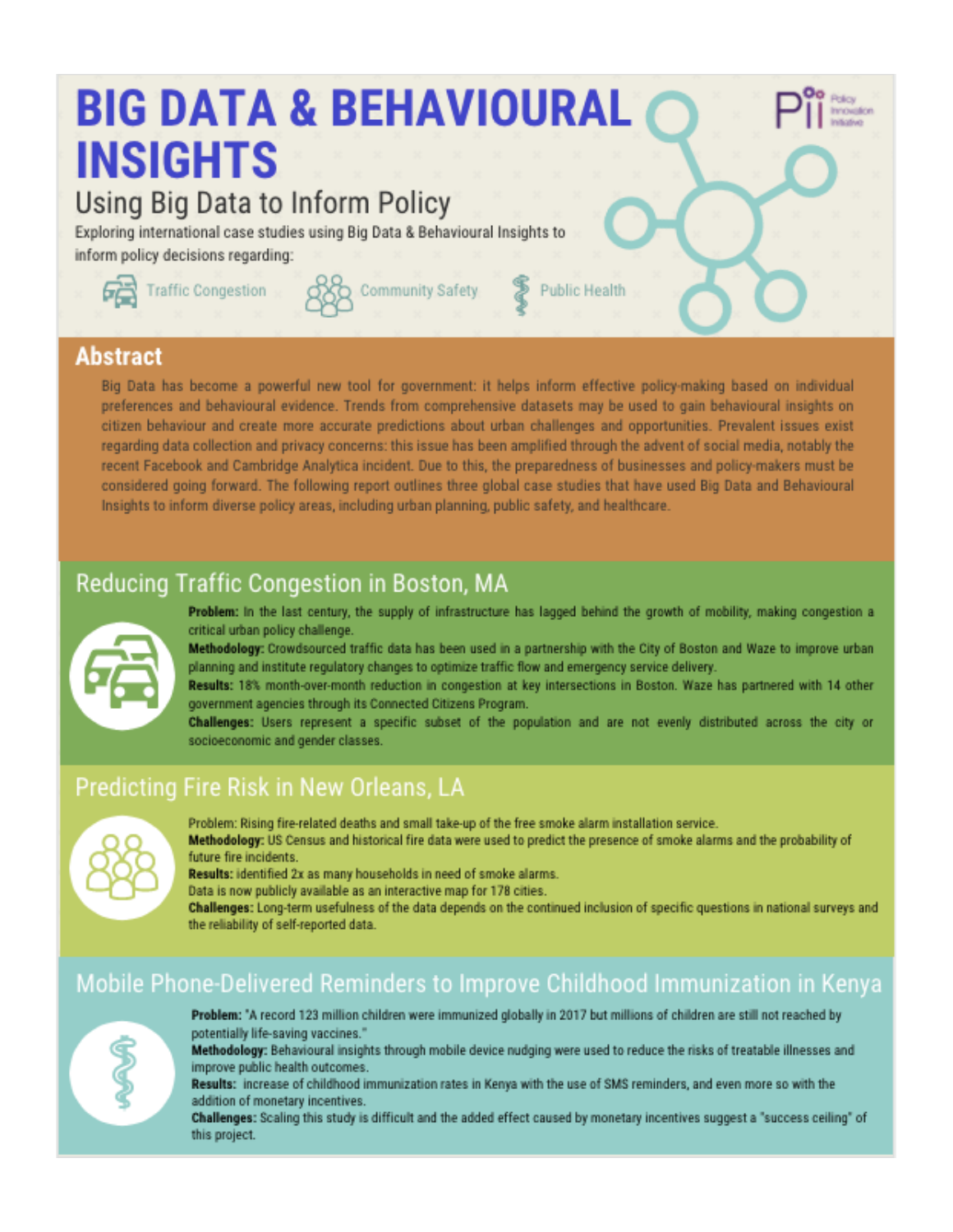## Next Steps

#### **Reducing Traffic Congestion in Boston, MA**

- Continue identifying flows of vehicles and make adjustments to traffic lights accordingly
- Isolate the problematic intersections and consider possible changes to infrastructure to optimize efficient movement
- Using the Waze data, Boston is planning on giving buses priority through designated traffic signals. It hopes to cut average travel time by 10 minutes by letting busses skip through lights, thereby improving services using the same amount of equipment

#### **Predicting Fire Risk in New Orleans, LA**

- Ensure that questions pertaining to fire alarms remain on national surveys
- Encourage other cities to upload their regional data to further refine the national model
- Action should be taken to ensure that the data, which primarily identifies poorer and marginalized neighbourhoods as those in need of fire alarms, are not biased against poverty-stricken communities and perpetuates marginalization

#### **Mobile Phone-Delivered Reminders to Improve Childhood Immunization in Kenya**

- Determine the feasibility of implementing an immunization reminder program, even at a regional level
- Continue efforts to educate people about the benefits of vaccines

## **Conclusion**

Big Data promises an exciting future of policy development; one that allows governments to make informed predictions about citizen preferences and behaviours, leading to more targeted policy design. These three case studies illustrate a small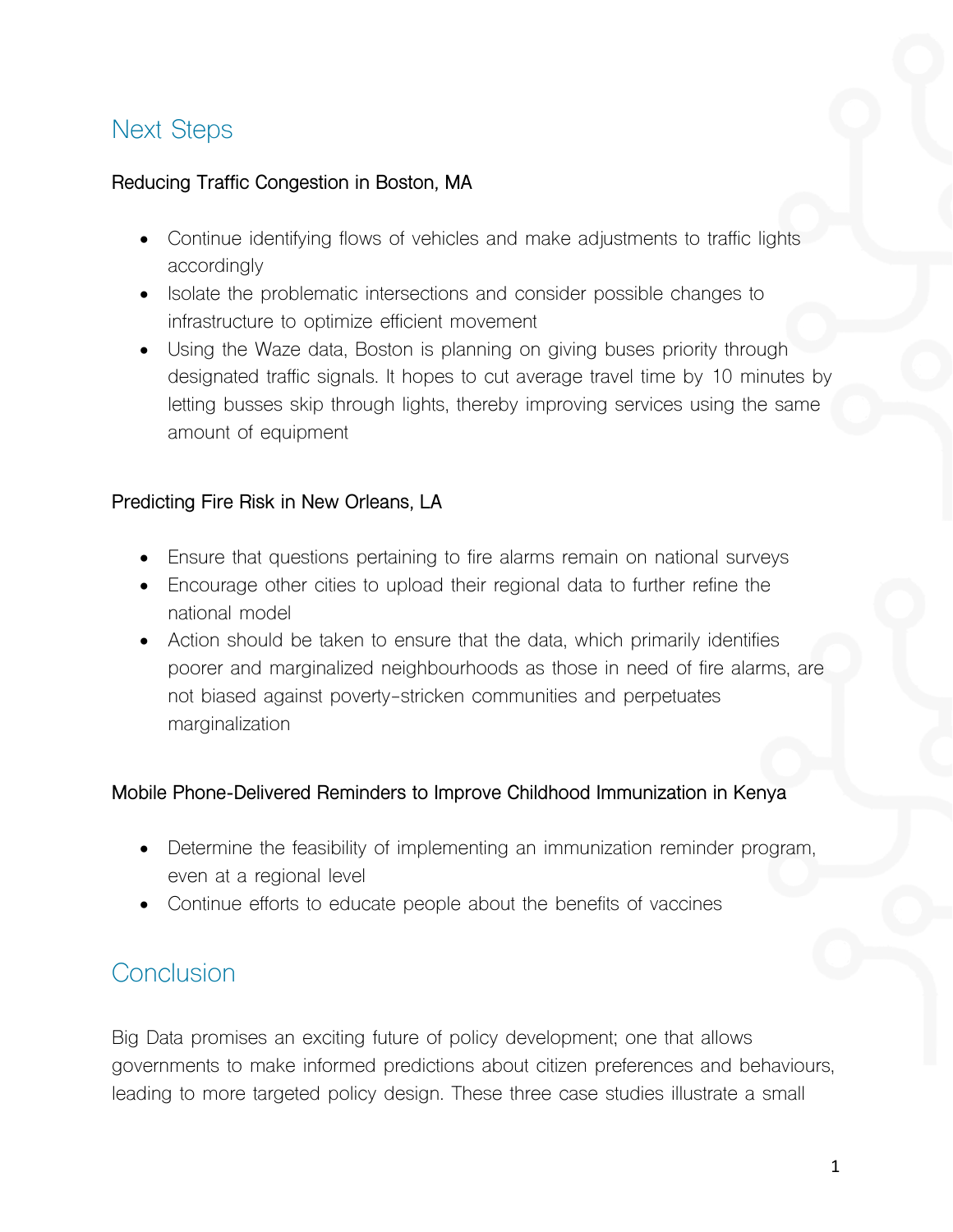selection of what can be achieved with robust datasets and advanced analytics. While there are important challenges that cannot be ignored, the opportunities and potential for social good that stretch far beyond the chosen policy areas are immense. However, as data collection becomes more ubiquitous and datasets more comprehensive, issues of ownership and governance will percolate and shape the future of its use by policymakers.